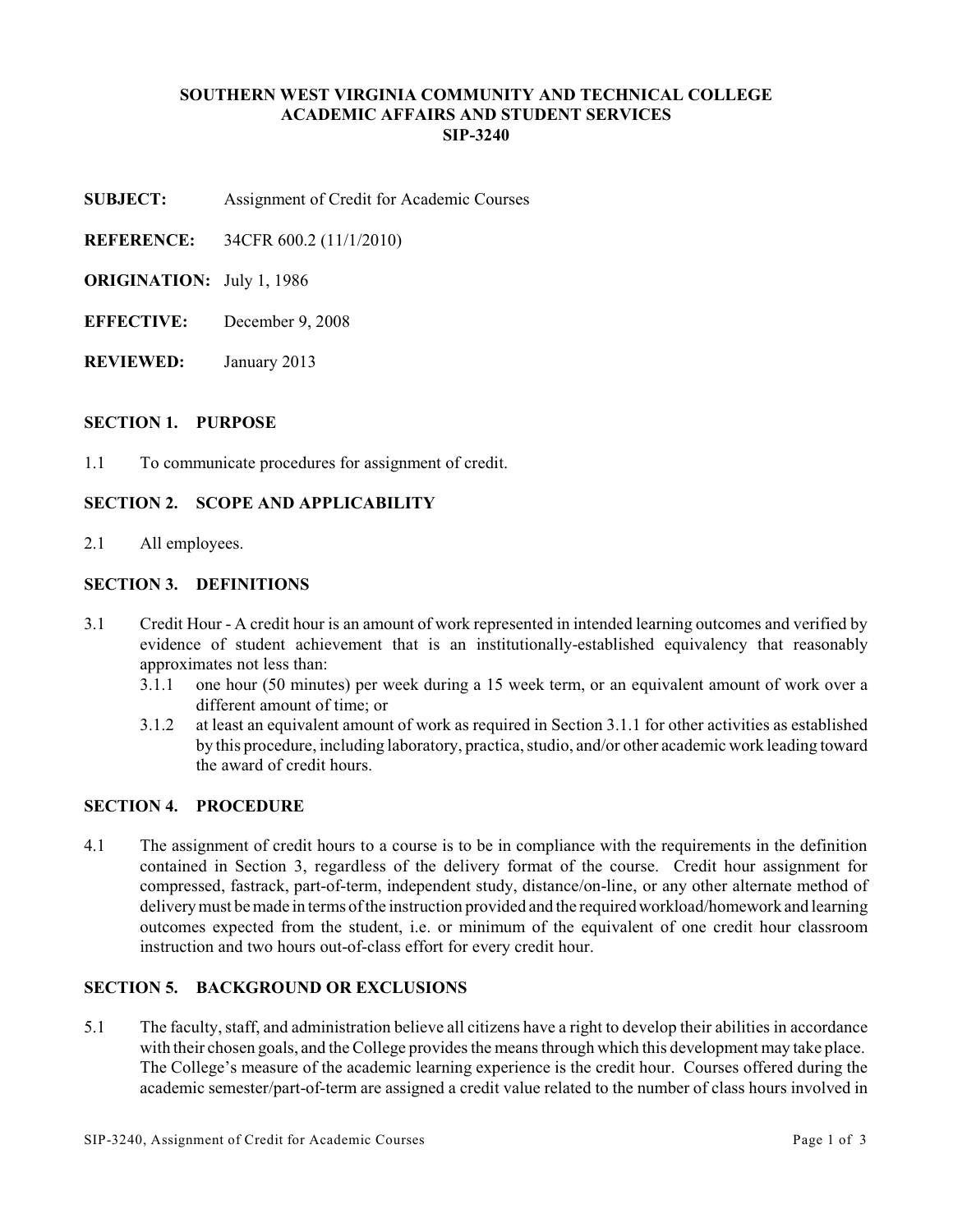the course, typically from one to four credits, but may be more depending on the program of study. Some courses require time for laboratory/clinical work in addition to the time required for lecture. For laboratory classes, every credit hour assigned requires two hours (120 minutes) each week of instruction. Allied Health, Nursing, and Salon Management/Cosmetology courses with a laboratory/clinical component differ in the time required based on national accreditation and/or state licensing board requirements. Consideration and assignments of academic credit must be consistent with Section 3.

# **SECTION 6. GENERAL PROVISIONS**

- 6.1 Rationale for assignment of academic credit:
	- 6.1.1 Credit courses are offered in programs of study which lead to an Associate in Arts, Associate in Science, Associate in Applied Science, or a Certificate degree which may be efficiently transferred to other higher education institutions and applied toward the completion of a Baccalaureate degree.
	- 6.1.2 Credit courses are offered in programs of study which lead to an Associate in Arts, Associate in Science, Associate in Applied Science, or a Certificate degree which prepares and/or upgrades students' skills in the occupation of their choice, especially those occupations which help meet the needs of the College service area.
	- 6.1.3 Credit courses on a non-degree basis are offered in developmental courses of study.
- 6.2 Guidelines for credit courses:
	- 6.2.1 Courses offered for credit should be developed under procedures that are designed to protect the integrity of credit as evidence of successful academic accomplishment and in compliance with regulations stated in the Federal Compliance Guide.
	- 6.2.2 The process for approval of credit offerings include:
		- 6.2.2.1 Faculty/Departments
		- 6.2.2.2 Recommendation of Division Dean
		- 6.2.2.3 Recommendation of Curriculum and Instruction Committee
		- 6.2.2.4 Recommendation of Chief Academic Officer
	- 6.2.3 Credit courses are taught, evaluated, or directly supervised by an instructor who has met the institution's qualifications for faculty appointment.
	- 6.2.4 Credit offerings incorporate stated learning objectives and classroom activities which all successful students are required to achieve or experience.
	- 6.2.5 Assigned units of credit are based on standards and guidelines for relating learning objectives and course requirements to units of credit.
	- 6.2.6 Credit courses require individual assessment to determine which students have acquired the learning objectives or met requirements.
	- 6.2.7 Credit courses are offered as described in the College's catalog, schedule, course syllabus, and other appropriate documents of record.
	- 6.2.8 Credit courses offer recognition of achievement by an entry on the student's permanent academic record (transcript) maintained by the institution.

### **SECTION 7. RESPONSIBILITIES AND PROCEDURES**

- 7.1 Faculty and departments originating new or revised credit course offerings are responsible for ensuring that recommendations are consistent with Section 6.2.1 of this procedure.
- 7.2 The Division Deans are responsible for ensuring that recommendations are in compliance with this procedure.
- 7.3 The Registrar is responsible for ensuring comparability for acceptance of transfer credit.
- 7.4 The Vice President for Academic Affairs and Student Services is responsible for final approval.